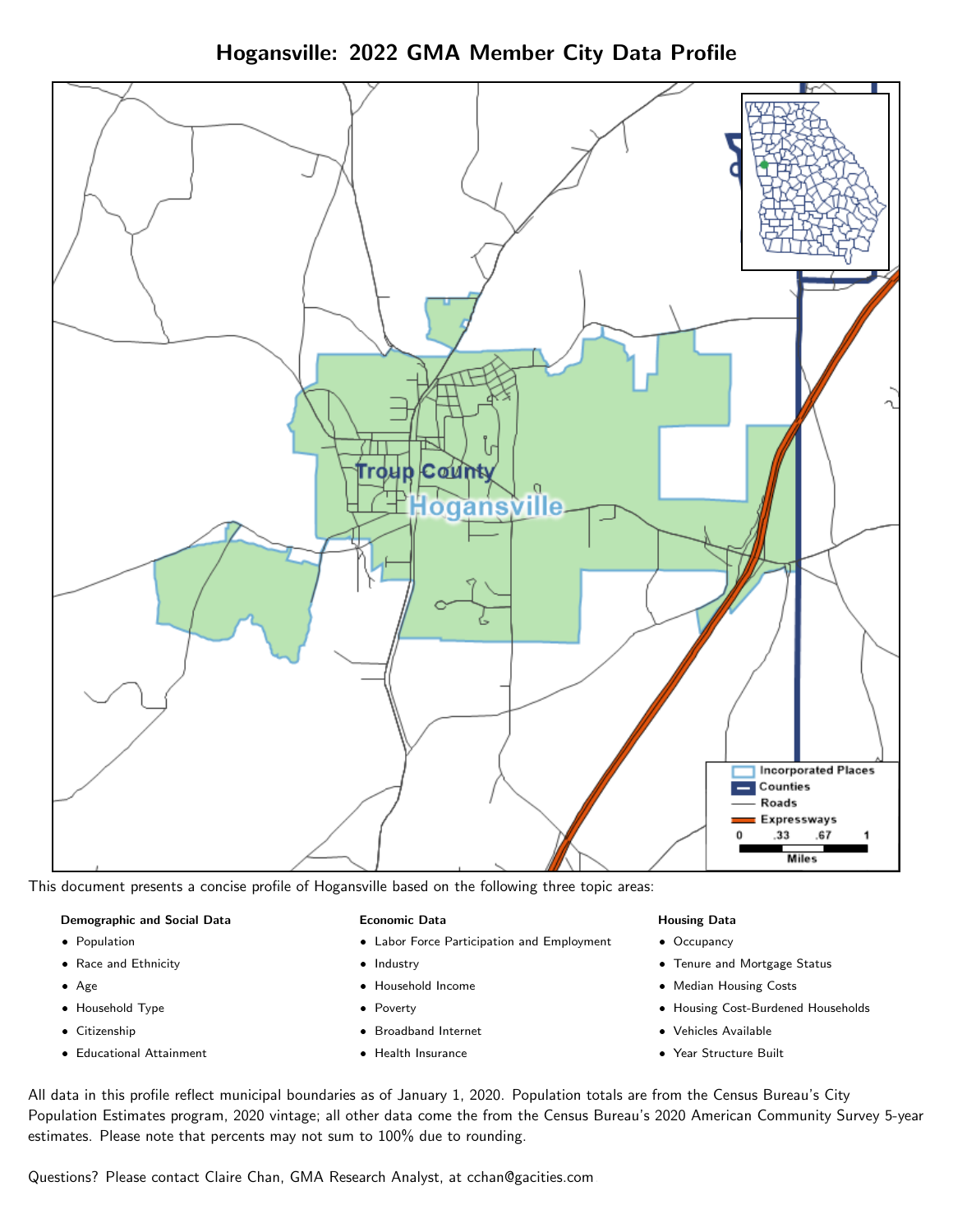# Hogansville: Demographic and Social



0% 2% 4% 6% 8% Male **Female** 8% 6% 4% 2% 85 and over 80-84 75-79 70-74 65-69 60-64 55-59 50-54 45-49 40-44 35-39 30-34 25-29 20-24 15-19 10-14 5-9 Under 5

### **Citizenship**

Age



Source: American Community Survey, 2020 5-year estimates, table B05002 Source: American Community Survey, 2020 5-year estimates, table B15002

#### Race and Ethnicity



Source: U.S. Census Bureau, City Population Estimates, 2020 vintage Source: American Community Survey, 2020 5-year estimates, table B03002

#### Household Type



Source: American Community Survey, 2020 5-year estimates, table B01001 Source: American Community Survey, 2020 5-year estimates, table B11001

#### Educational Attainment



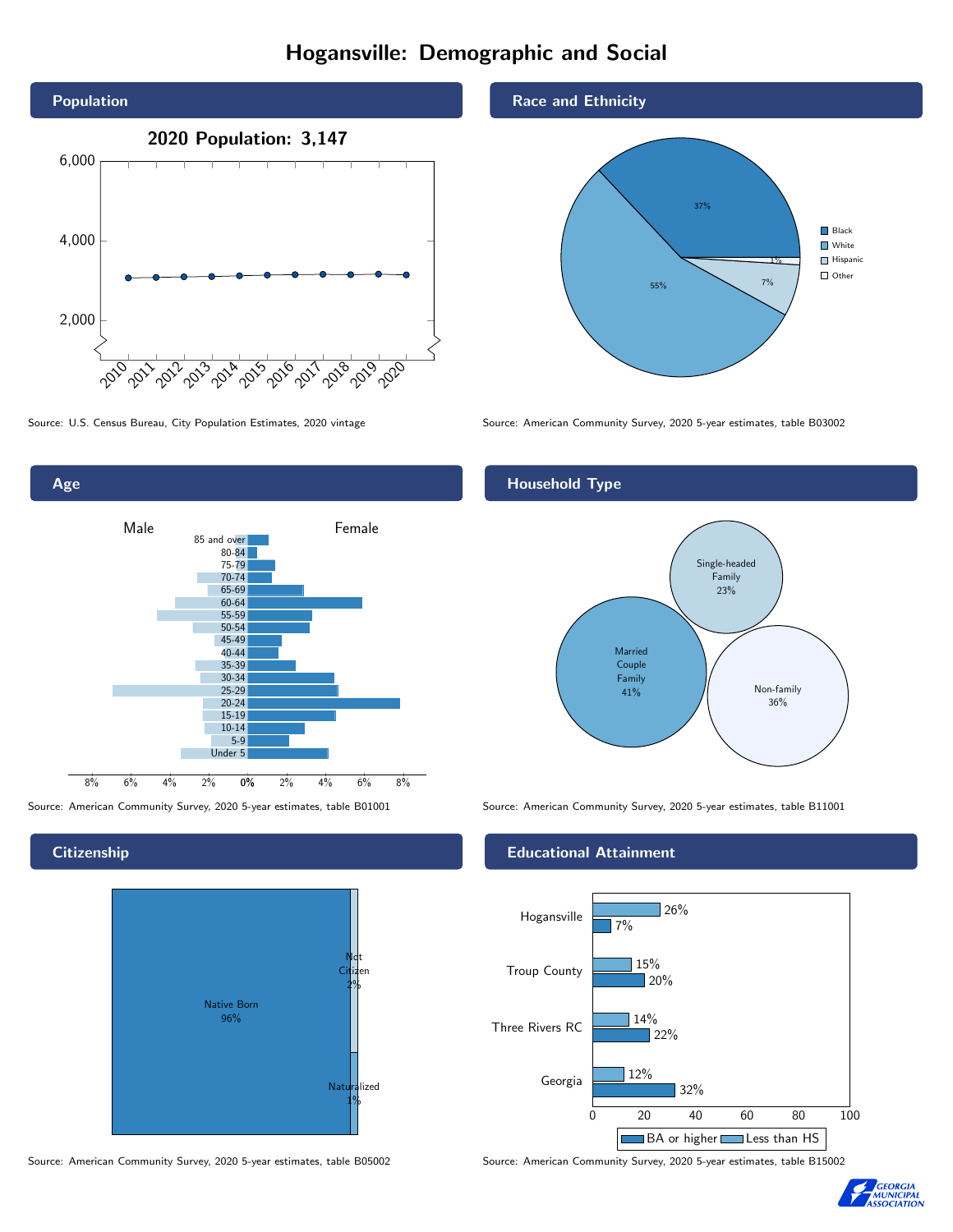# Hogansville: Economic



#### Source: American Community Survey, 2020 5-year estimates, table B23001 Note: Unemployment rate is based upon the civilian labor force.

#### Industry

| Agriculture, forestry, fishing and hunting, and mining      | $1\%$ |
|-------------------------------------------------------------|-------|
| Construction                                                | $4\%$ |
| Manufacturing                                               | 26%   |
| <b>Wholesale Trade</b>                                      | $4\%$ |
| Retail Trade                                                | 15%   |
| Transportation and warehousing, and utilities               | 8%    |
| Information                                                 | $1\%$ |
| Finance and insurance, real estate, rental, leasing         | $4\%$ |
| Professional, scientific, mgt, administrative, waste mgt    | 8%    |
| Educational services, and health care and social assistance | 16%   |
| Arts, entertainment, recreation, accommodation, food        | 8%    |
| service                                                     |       |
| Other services, except public administration                | $1\%$ |
| Public administration                                       | 3%    |
|                                                             |       |

Source: American Community Survey, 2020 5-year estimates, table C24030

Household Income 0 50,000 100,000 150,000 200,000 250,000 Georgia Three Rivers RC Troup County Hogansville \$85,691 \$77,172 \$64,594 \$48,907 \$61,224 \$58,295 \$46,796 \$35,865 Mean Median Poverty Georgia Three Rivers RC Troup County Hogansville 14% 15% 20% 27%  $120%$ 20%  $25%$  $141%$ 

Source: American Community Survey, 2020 5-year estimates, tables B19013 and B19025 Source: American Community Survey, 2020 5-year estimates, table B17010

Broadband Internet No 35% Yes 65%

#### Health Insurance



Source: American Community Survey, 2020 5-year estimates, table B28002 Source: American Community Survey, 2020 5-year estimates, table B18135